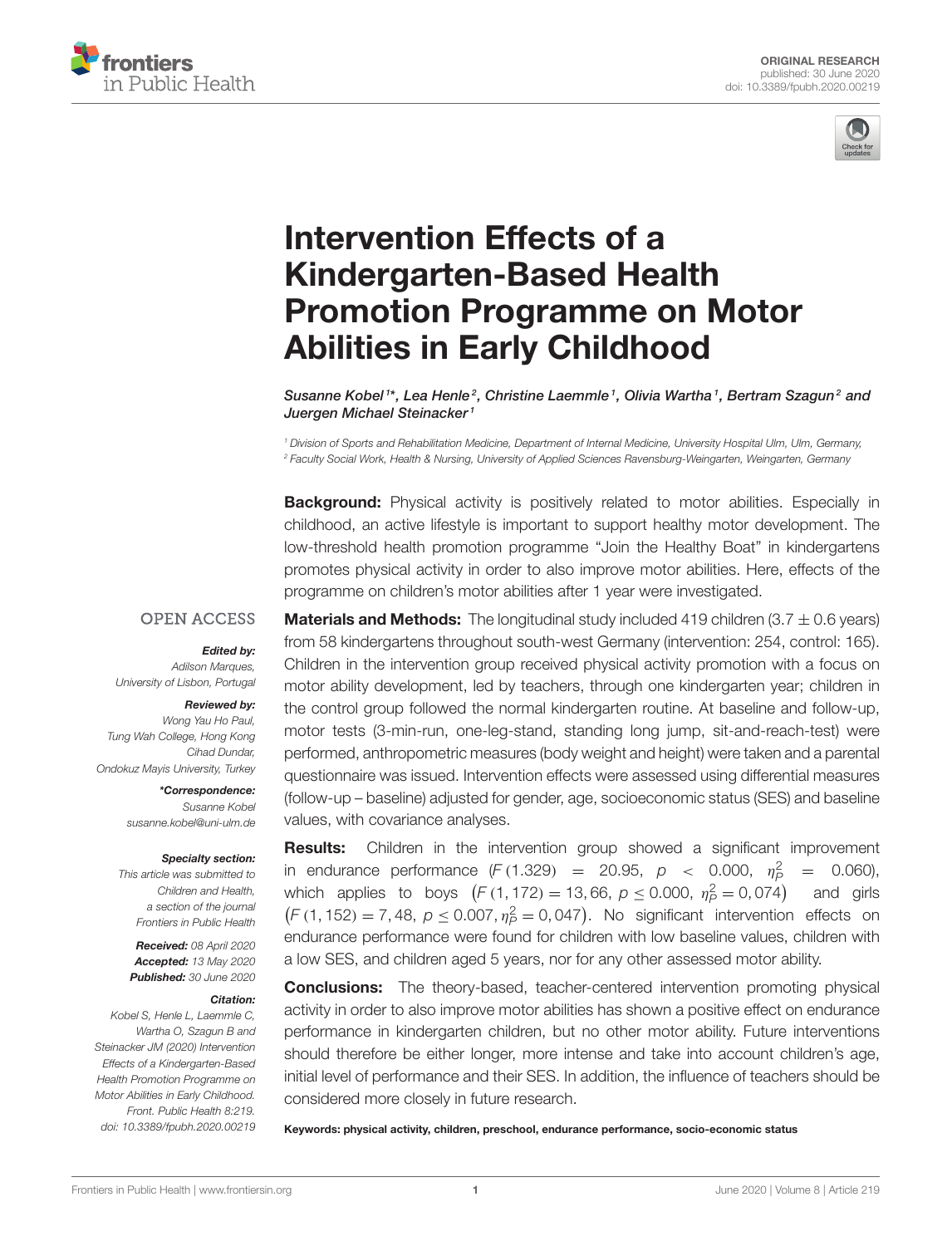# INTRODUCTION

From an early age, physical activity supports a healthy growingup as well-children's development of their motor abilities [\(1,](#page-7-0) [2\)](#page-7-1). However, research shows that physical activity levels of children have declined in recent years, and that only half of kindergartenaged children are sufficiently physically active [\(3](#page-7-2)[–5\)](#page-7-3). In Germany, 43% of 3–6-year-old girls and 49% of the boys are moderately to vigorously physically active for at least 1 h per day [\(4\)](#page-7-4). These global recommendations [moderate to vigorous physical activity for at least 1 h per day [\(6\)](#page-7-5)] can only be seen as a minimum of daily physical activity [\(6\)](#page-7-5). Children between the ages of three and four [\(6\)](#page-7-5) and 4 and 6 years of age [\(7\)](#page-7-6) are encouraged to engage in a minimum of 180 min of physical activity per day, respectively, which includes structured and unstructured activities [\(7\)](#page-7-6). In general, it is advised to reduce periods of inactivity and increased levels of physical activity have shown to result in greater health benefits such as prevention of obesity, developing an active lifestyle throughout childhood, adolescence and into adulthood, as well as greater cognitive and academic achievements [\(4,](#page-7-4) [8\)](#page-7-7).

It is undisputed that physical activity and motor abilities are interrelated [\(9\)](#page-7-8). Developing adequate motor abilities is considered as one of the key developmental tasks in early childhood [\(10\)](#page-7-9), for health-related fitness, the promotion of physical activity as well as the prevention of overweight and sedentary behavior [\(11](#page-7-10)[–13\)](#page-7-11). In addition, studies were able to show that the level of motor abilities during childhood is positively associated with later physical activity behavior [\(14\)](#page-7-12). Furthermore, a positive correlation between motor abilities and various developmental areas, such as cognitive abilities and language acquisition have been suggested [\(15–](#page-7-13)[17\)](#page-7-14).

Along with the decline in physical activity in recent decades, various studies also indicate a change in motor abilities in childhood and adolescence [\(12,](#page-7-15) [18,](#page-7-16) [19\)](#page-7-17). For children at kindergarten age, there are only very few evidence-based studies that have addressed changes in motor abilities over recent years. Overall, the results available to date do not show a uniform picture; compared to previous generations, significant changes can only be seen in individual motor abilities, especially in the energetic-conditional area and flexibility [\(10,](#page-7-9) [20,](#page-7-18) [21\)](#page-7-19).

The positive impact of physical activity on children's motor abilities, health and health behaviors is subject of ongoing health research. Findings of various evaluation studies of physical activity promotion measures suggest that targeted promotion of physical activity can positively support the development of motor abilities even at kindergarten age [\(22](#page-7-20)[–27\)](#page-7-21). Therefore, it is recommended to integrate physical activity promotion into children's everyday lives from an early age on in order to promote a physically active lifestyle and encourage more movement experiences so motor abilities can be developed [\(4,](#page-7-4) [28–](#page-8-0)[31\)](#page-8-1).

Since it is one of the first educational institutions children enter, kindergarten is ideally suited for early support of health resources, as it is possible to realize behavior as well as environmental change. In Germany, visiting a kindergarten is voluntary, still, almost all children – independent of their social background – between the ages of three and six can be reached here [\(32,](#page-8-2) [33\)](#page-8-3). It is primarily used as a child care offer, not comparable with school, i.e., without fixed curriculum but some recommendations of promoting certain developmental areas during the time children are at kindergarten (e.g., knowledge, creativity, motor skills etc.). The theory-guided health promotion programme "Join in the Healthy Boat" aims to intervene in that setting and offers kindergarten teachers materials to realize bespoke recommendations in health-related areas. The intention of this low-threshold behavioral and preventive intervention is to promote children's health behaviors in kindergartens [\(34\)](#page-8-4) with the focus on physical activity, nutrition and leisure time activities in order to inter alia improve children's motor abilities. Without adding extra lessons or interfering too much, the teacher-based programme supports and structures already present elements of the daily kindergarten routine such as educational lessons, physical activity sessions, and trips into more health promoting ones. Against the background of the already identified need for early promotion of physical activity and motor abilities, this study investigated intervention effects of the health promotion programme on kindergarten children's motor abilities.

# MATERIALS AND METHODS

### Study Design

For this cluster randomized longitudinal study, nearly 8,000 kindergartens in south-west Germany were contacted by mail. 398 kindergarten teachers of 66 kindergartens provided written, informed consent for participation in the study. After that, a three-stage randomization on the basis of kindergarten size [see [\(34\)](#page-8-4)] was performed to assign kindergarten children to intervention or control group, which resulted in a drop-out of 22 kindergarten teachers and therefore eight kindergartens. More detailed information can be found elsewhere [\(34\)](#page-8-4).

The framework-guided [\(35\)](#page-8-5) study was conducted in kindergartens throughout south-west Germany. Before and after the intervention period of 1 year, age-appropriate tests and measurements were carried out in the kindergartens of all participating children whose parents had given their written informed consent and children their assent. After those examinations, a parental questionnaire was issued. After baseline measurements were completed, the kindergartens were divided into intervention and control group. Kindergartens in the intervention group implemented the "Healthy Boat" programme during one kindergarten year; the control group carried on with their normal kindergarten routine (starting with the programme after follow-up measurements were completed). However, it has to be assumed that children in the control group also received some kind of health-promotion since the Ministry of Culture, Youth and Sport recommends health promotion at kindergartens, however does not give any guidance on how to implement it [\(32\)](#page-8-2).

The theory-based intervention [\(36,](#page-8-6) [37\)](#page-8-7) consists of weekly exercises and games lessons with the focus to improve children's motor abilities, also includes ready-to-use ideas, action alternatives, and instructions to get children to be more physically active and gain knowledge about their body and health, as well as eat more healthily [\(38\)](#page-8-8). Additionally, ideas on how to re-arrange rooms and outdoor spaces for more opportunities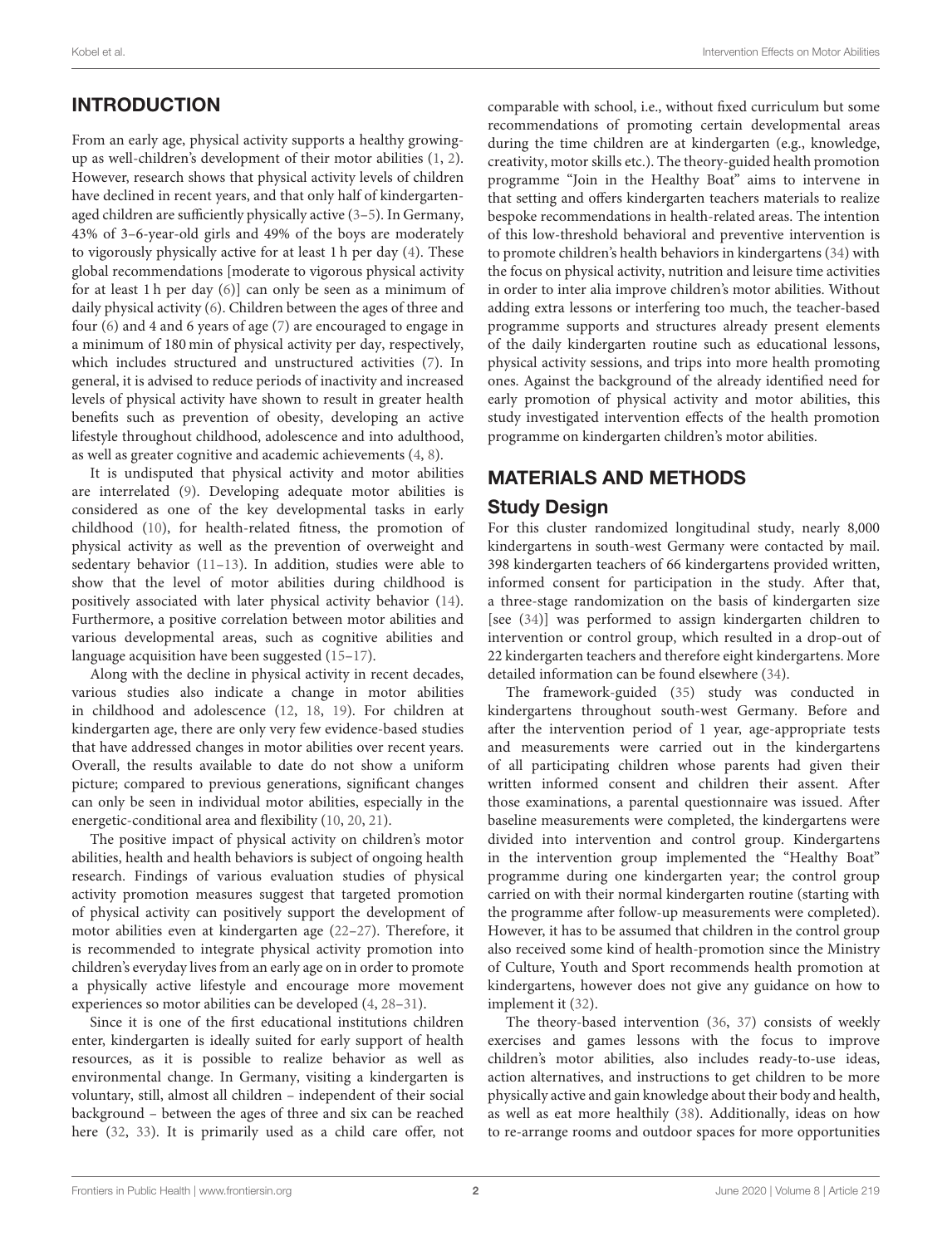to be physically active as well as helpful structures and norms were presented to enable the development of healthy eating habits. Further, short activity games (5–7 min each) designed to promote children's physical activity and motor abilities were incorporated into the daily kindergarten routine and delivered by the kindergarten teachers (more details: 34).

The here reported results were assessed as a secondary outcome of the programme. Primary outcomes as well as other secondary aspects of the programme are reported elsewhere [\(39](#page-8-9)[–42\)](#page-8-10).

### **Instruments**

Children's flexibility (sit-and-reach), balance (one-legged stand), and speed strength (standing long jump) were assessed using the KiMo-Test [\(43\)](#page-8-11), children's endurance performance was assessed during a 3-min run [\(44\)](#page-8-12). Skilled examiners carried out the tests on a one-to-one basis, including trained students who recorded the results.

During a kindergarten visit, children's height (m) and body weight (kg) were measured to ISAK standards [\(45\)](#page-8-13) by trained staffed using a stadiometer and calibrated electronic scales (Seca 213 and Seca 826, respectively, Seca Weighing and Measuring Systems, Hamburg, Germany). Based on height and weight, children's body mass index (BMI;  $\text{kg/m}^2$ ) was calculated and subsequently converted to BMI percentiles based on German reference data [\(46\)](#page-8-14). Children thereafter were classified into under-/normal weight (percentiles < 90), overweight (percentiles ≥ 90) and obese (percentiles ≥ 97).

Socio-demographic information as well as children's and parental health behaviors were collected via parental questionnaire. For the present study, data on children's physical activity behavior {"On how many days of a normal week is your child physically active for a total of at least 60 min a day?" [WHO guideline [\(6\)](#page-7-5)]} was derived from bespoke questionnaire, as well as their leisure time activities ("Is your child physically active in/out of a sports club?"). In order to calculate children's socioeconomic status (SES), based on the so-called Winkler index [\(47\)](#page-8-15), highest parental education level, their occupation and the household income were used. This was followed by a division into a low, medium and high SES.

# Statistical Analyses

For the performed analyses, a significance level of  $\alpha \leq 5\%$  was defined; data were calculated using SPSS Statistics 25 (SPSS Inc., Chicago, IL, US). Effect strength was evaluated using the partial eta square  $(\eta_P^2) \geq 0.059$ . To check randomization, the two groups were screened for possible differences based on various characteristics. For nominally scaled variables chisquare tests; for ordinal scaled variables, Mann-Whitney U-tests, and for metric variables, t-tests for independent samples were used. In addition, t-tests for dependent samples were used to analyse within group effects. The differential measures (follow-up - baseline) of all dependent variables (motor tests) were checked for existing differences and analyzed by covariance analyses (ANCOVA). Based on the current state of research, the factors intervention/control group, gender, age, and SES were included in the statistical model in order to examine intervention effects; participation in organized sports was originally planned to be included as well but showed no effect in any models, so it was disregarded. In the case of intervention effects, the results were stratified for different characteristics.

# RESULTS

# Sample Descriptives

After plausibility checks, the valid sample included 558 children from 58 kindergartens. Since only children who had completed the full motor test battery at baseline and follow-up were included, 139 children were excluded from the dataset and the thereafter analyzed sample consists of 419 children (254 in the intervention group, 165 in the control group) from 53 kindergartens (ranging from 3 to 30 children per kindergarten).

**[Table 1](#page-3-0)** shows the sample's baseline characteristics; the two groups differ significantly in their composition in terms of gender  $(\chi^2 = 9.95; p = 0.002)$ . For their motor abilities, at baseline, the children in both groups achieved similar levels of endurance performance (3-min run) as well as flexibility (sit-and-reach) and lower limb strength (long jump). For balance (one-legged stand) however, there was a significant difference at baseline with children in the intervention group performing significantly better than those in the control group  $[t_{(417)} = 3.19, p = 0.002]$ .

# Association of Physical Activity and Organized Sports

At baseline, there was a significant difference for meters run during 3 min between those children who were physically active for a minimum of 60 min per day on at least 4 days per week and those who are not  $[t_{(334)} = -2.29, p = 0.02]$ . Children who are physically active on most days per week for 1 h achieved 13.5 m more than those who are less physically active (266.7 ( $\pm$ 47.7) m vs. 253.3 ( $\pm$  46.3) m, respectively). This effect however, could not be observed for any other motor ability, nor for children's organized sports participation on any of the tested motor variables or at follow-up.

# Intervention Effects

After 1 year, both groups improved their endurance performance significantly as well as their balance and lower limb strength. A decrease in trunk flexibility was evident in both groups, however only significant in the intervention group.

As shown in **[Figure 1](#page-4-0)**, at follow-up, the children in the intervention group ran on average 55.3 m more in 3 min than at baseline; children in the control group improved their endurance performance with 31.6 m more than the previous year significantly less, even if adjusted for gender, age, SES and baseline values  $(F(1.329) = 20.95, p < 0.000, \eta_P^2 = 0.060)$ . The overall model explains 37.5% of the variance (*adjusted*  $R^2 =$ 0.375,  $F(6.329) = 34.49, p < 0.000, \eta_P^2 = 0.386$ ).

The intervention effect remains for both genders; boys  $\left(F\left(1.172\right) = 13.66, p \le 0.000, \eta_{P}^{2} = 0.074\right)$ and girls  $(F (1.152) = 7.48, p \le 0.007, \eta_P^2 = 0.047)$ adjusted for age, SES and baseline values. The model for the boys explains 36.7% of the variance (*adjusted*  $R^2 = 0.367$ , *F* (5.172) 21.49, *p* < 0.000,  $\eta_P^2 = 0.384$ ), the model for the girls explains 36.6% of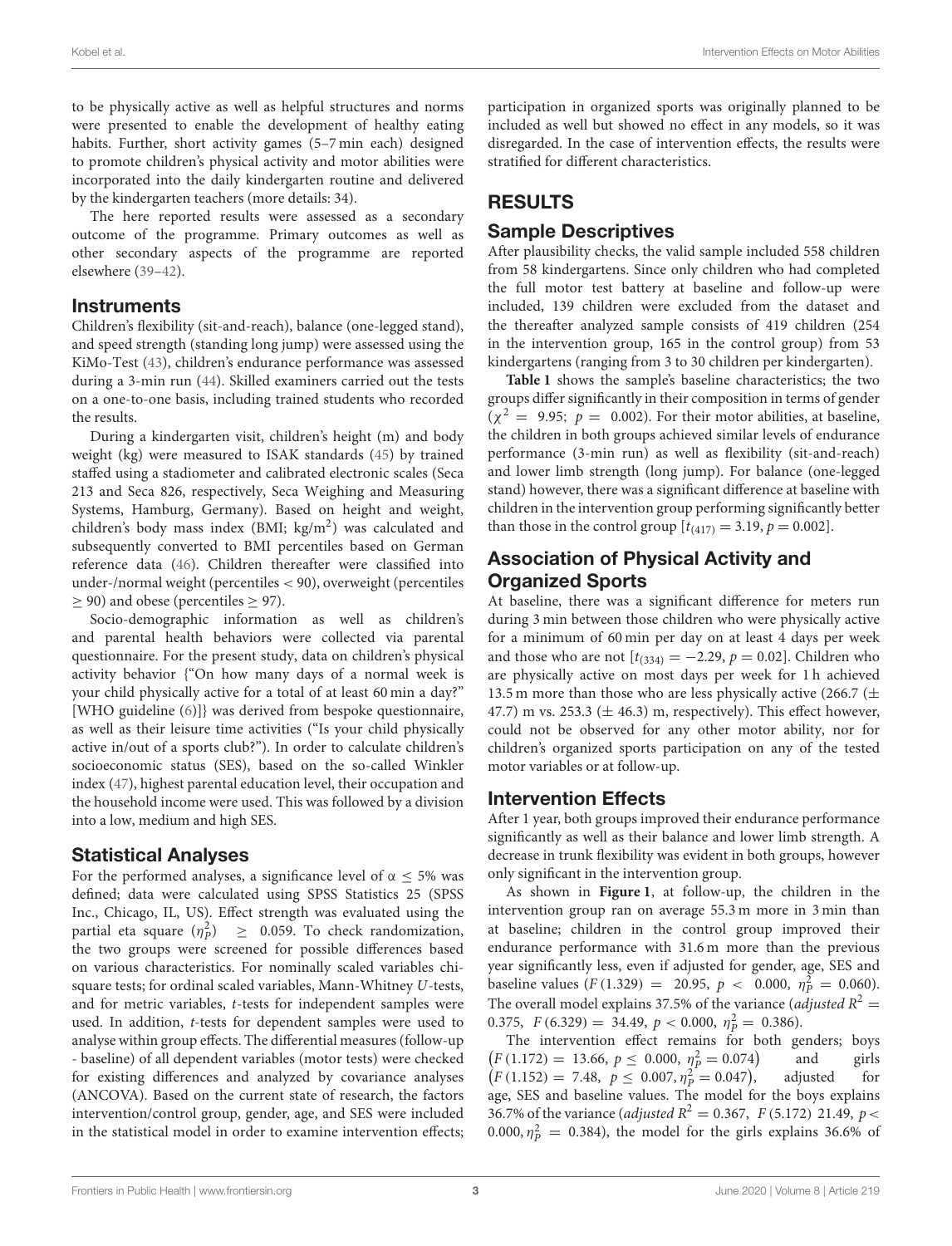<span id="page-3-0"></span>TABLE 1 | Baseline characteristics of the total sample, intervention and control group.

|                                                                          | <b>Missing values</b> | Intervention group | Control group | <b>Total sample</b> |
|--------------------------------------------------------------------------|-----------------------|--------------------|---------------|---------------------|
| Number (n; %)                                                            |                       | 254 (60.6)         | 165 (39.4)    | 419 (100)           |
| Gender [boys] (n; %) <sup>a</sup>                                        |                       | 140 (55.1)         | 74 (44.8)     | 214(51.1)           |
| Age [years] (m; sd)                                                      |                       | 3.7(0.6)           | 3.7(0.5)      | 3.7(0.6)            |
| Body weight [kg] (m; sd)                                                 | $\overline{7}$        | 17.4(2.4)          | 17.4(2.8)     | 17.4(2.6)           |
| Height [cm] (m; sd)                                                      | 6                     | 105.6(5.8)         | 105.8(5.4)    | 105.0(5.6)          |
| BMI percentiles (m; sd)                                                  | $\overline{7}$        | 51.1(25.6)         | 47.9 (26.2)   | 49.8 (25.9)         |
| Overweight/obese (n; %)                                                  | 7                     | 14(5.6)            | 9(5.5)        | 23(5.6)             |
| Socio-economic status (n; %)                                             | 83                    |                    |               |                     |
| Low                                                                      |                       | 19(9.4)            | 13(9.8)       | 32(9.5)             |
| Medium                                                                   |                       | 67 (33.0)          | 46 (34.6)     | 113 (33.6)          |
| High                                                                     |                       | 117 (57.6)         | 74 (55.6)     | 191 (56.8)          |
| <b>Physical activity</b>                                                 |                       |                    |               |                     |
| Physically active during leisure time (organized and unorganized) (n; %) | 67                    | 175 (82.5)         | 105 (75.0)    | 280 (79.5)          |
| Participation in organized sports (n; %)                                 | 19                    | 121(51.1)          | 83 (50.9)     | 204 (51.0)          |
| MVPA for at least 1 h/day [n days] (m; sd)                               | 83                    | 2.7(2.0)           | 2.3(1.8)      | 2.5(2.0)            |
| MVPA for at least 1 h/day on most (i.e., 4 or more) days/week (n; %)     | 83                    | 57 (27.5)          | 27 (20.9)     | 84 (25.0)           |
| Motor abilities at baseline (m; sd)                                      |                       |                    |               |                     |
| 3-min run [m]                                                            |                       | 253.8 (48.6)       | 257.8 (43.9)  | 255,3 (46.8)        |
| One-legged stand [n floor contacts] <sup>b</sup>                         |                       | 18.4(8.6)          | 21.2(9.0)     | 19.5(8.8)           |
| Sit-and-reach [cm]                                                       |                       | 2.7(4.7)           | 2.3(6.0)      | 2.5(5.2)            |
| Standing long jump [cm]                                                  |                       | 67.6 (20.0)        | 63.6 (21.2)   | 66.0 (20.5)         |

*a significant difference between both groups (p* = 0.04)*; b significant difference between both groups (p* = 0.002)*.*

*n, number; m, mean; sd, standard deviation; overweight/obese, BMI percentiles* ≥ *90; MVPA, moderate to vigorous physical activity.*

the variance (*adjusted*  $R^2$  = 0.366,  $F(5.152)$  17.11,  $p \le$  $0.000, \eta_P^2 = 0.386$ .

For the remaining three motor tests, no intervention effects were found (**[Table 2](#page-4-1)**). Further, no gender differences in motor abilities could be seen within the study year; which applies to intervention and control group.

### Stratified Intervention Effects on Endurance Performance

For the intervention effect on endurance performance, it became apparent that the initial performance level  $(F (1.329) = 1661.01, p <$  $\frac{2}{p} = 0.329$ ), children's gender  $(F(1.329) = 4.89, p < 0.028, \eta_P^2 = 0.015)$ , age  $(F(1.329) = 4.25, p < 0.040, \eta_P^2 = 0.013)$  and SES  $(F(2.329) = 3.82, p < 0.023, \eta_P^2 = 0.023)$  are significantly associated with endurance performance.

#### Initial Performance

Children with low initial performance showed the greatest increase in endurance performance in control and intervention group. Yet, only children with average and high baseline performance in the 3-min run benefited from the intervention, controlled for group factor, age, gender, and SES (intervention:  $\bar{x}_{average} = 56.92$ ;  $\bar{x}_{high} = 23.76$ ; control :  $\bar{x}_{average} = 28.91$ ;  $\bar{x}_{high} = -3.4$ ). In both performance groups (high and average), the development of endurance performance was significantly higher than that of children in the control group with the same initial level (average: F (1.160) = 15.07,  $p \le 0.000, \eta_P^2$  =

0.09; high:  $F(1.78) = 5.54, p = 0.02; \eta_P^2 = 0.07$ ). In children with low motor abilities at baseline, no intervention effect was seen (low: intervention:  $\bar{x}_{low}$  = 87.51; control:  $\bar{x}_{low}$  = 78.10;  $F(1, 80) = 0.94$ ,  $p = 0.336$ ,  $\eta_{P}^{2} = 0.01$ ).

#### Socio-Economic Status

Intervention effects are also seen in children with medium (*medium SES*:  $\bar{x}_{IG}$  = 61.46;  $\bar{x}_{CG}$  = 25.37; F (1.108) 11.74,  $p \le 0.001, \eta_P^2 = 0.10$  and high SES (high SES:  $\bar{x}_{IG} = 56.44$ ;  $\bar{x}_{CG} = 39.32$ ;  $F = (1.186) 8.14, p \le$ 0.005,  $\eta_P^2 = 0.04$ ). Children with low SES in the intervention group did not significantly increase their endurance performance in comparison to those in the control group (low SES:  $\bar{x}_{IG}$  = 41.37;  $\bar{x}_{CG} = 17.31$ ;  $F(1.27) = 2.26$ ,  $p = 0.144$ ,  $\eta_P^2 = 0.08$ ).

#### Age

Three- and four-year-old children benefited from the intervention (3 years:  $\bar{x}_{IG} = 63.88$ ;  $\bar{x}_{CG} = 48.98$ ;  $F(1.106) =$ 5.60,  $p \le 0.02, \eta_P^2 = 0.05$  (4 years:  $\overline{x}_{IG} = 54.25$ ;  $\overline{x}_{CG} =$ 24.94;  $F(1.200) = 12.01$ ,  $p \le 0.001$ ,  $\eta_p^2 = 0.06$ ), whereas, 5-year-old children in the intervention group performed no differently than those in the control group (5 years:  $\bar{x}_{IG}$  = 43.63;  $\bar{x}_{CG} = 0.5$ ;  $F(1.12) = 3.69$ ,  $p \le 0.08$ ,  $\eta_P^2 = 0.24$ ).

### **DISCUSSION**

This study investigated intervention effects of the health promotion programme "Join the Healthy Boat" on motor abilities through kindergarten-based physical activity promotion.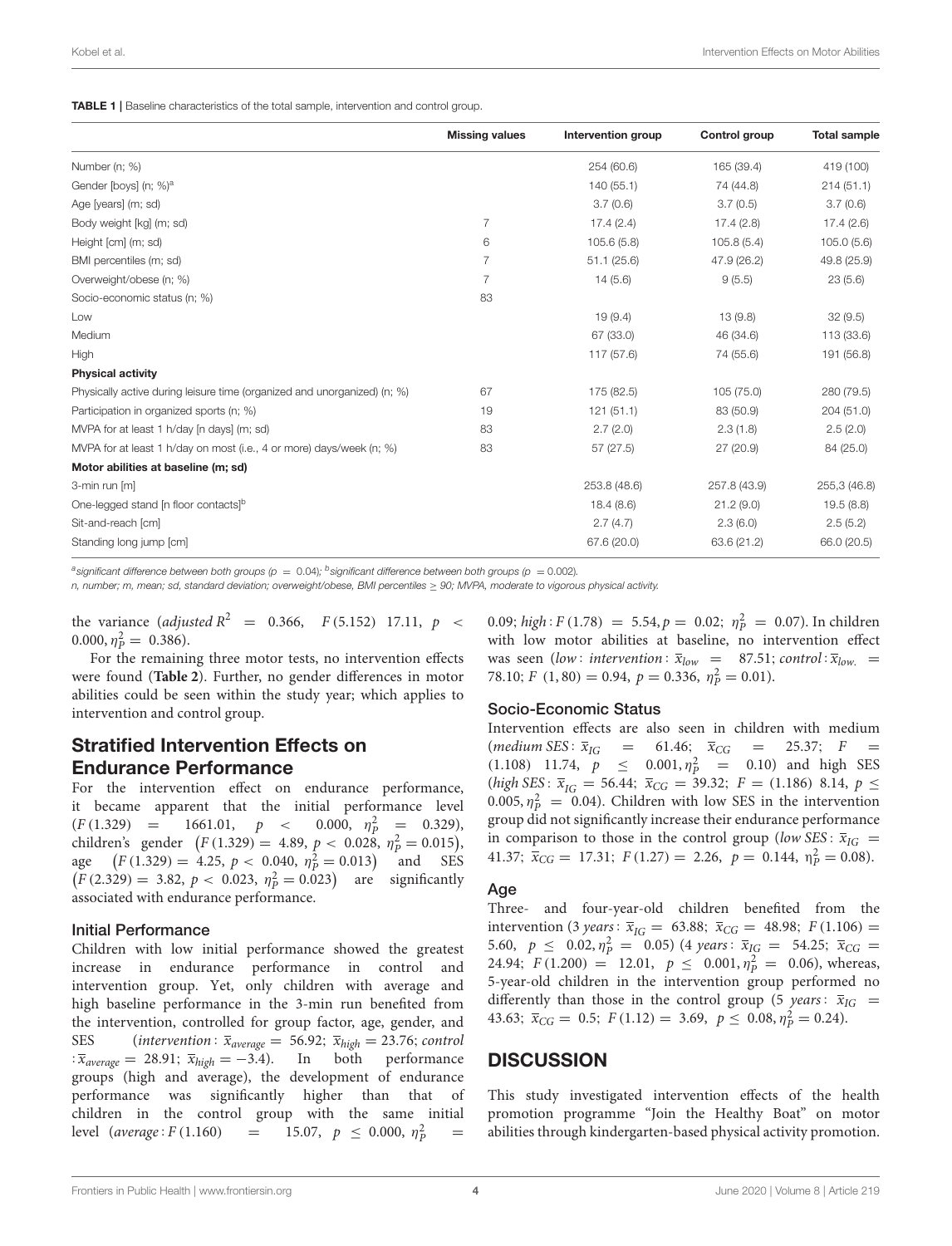

<span id="page-4-1"></span><span id="page-4-0"></span>

|          | TABLE 2   Intervention effects for motor abilities of intervention and control group, for total sample, boys and girls [difference follow-up - baseline; values are displayed as |
|----------|----------------------------------------------------------------------------------------------------------------------------------------------------------------------------------|
| m (sd)]. |                                                                                                                                                                                  |

|                                                  | Intervention group |                     |                     | Control group   |                    |                     |
|--------------------------------------------------|--------------------|---------------------|---------------------|-----------------|--------------------|---------------------|
|                                                  | Boys $(n = 149)$   | Girls ( $n = 114$ ) | Total ( $n = 254$ ) | Boys $(n = 74)$ | Girls ( $n = 91$ ) | Total ( $n = 165$ ) |
| 3-min run [m] <sup>a,b,c</sup>                   | 55.4(48.5)         | 55.2 (47.2)         | 55.3 (47.9)         | 32.0(49.0)      | 31.3(55.8)         | 31.6(52.7)          |
| One-legged stand [n floor contacts] <sup>b</sup> | $-6.4(8.7)$        | $-5.9(8.1)$         | $-6.2(8.4)$         | $-9.7(8.7)$     | $-8.8(9.4)$        | $-9.2(9.1)$         |
| Sit-and-reach [cm]                               | $-1.6(5.5)$        | $-0.8(4.3)$         | $-1.3(5.0)$         | $-1.1(4.9)$     | $-0.1(5.6)$        | $-0.5(5.3)$         |
| Standing long jump [cm]                          | 20.9(20.0)         | 17.0 (20.4)         | 19.2 (20.2)         | 21.3(21.2)      | 20.4 (19.8)        | 20.8(20.3)          |

*a significant difference between intervention and control group (p* < *0.001), adjusted for baseline values, age, gender and SES; <sup>b</sup> significant difference for boys between intervention and control group (p* < *0.001), adjusted for baseline values, age and SES; <sup>c</sup> significant difference for girls between intervention and control group (p* ≤ *0.007), adjusted for baseline values, age, and SES.*

*n, number; m, mean; sd, standard deviation, SES, socio-economic status.*

Within the 1-year study period, children in both groups (control and intervention) have improved their endurance, strength and balance; and decreased their trunk flexibility. Since early childhood is considered to be a phase of rapid motor development [\(48,](#page-8-16) [49\)](#page-8-17), it is not surprising that the entire sample has improved in three out of four motor abilities. Physiological and physical changes support that development process [\(49\)](#page-8-17), but during those years at kindergarten, motor abilities are practiced and completed mainly through the children's urge to play and move.

This is where the here investigated programme tries to intervene. During the intervention period, the teachers were asked to implement 20 exercise and games lessons as well as 30 ready-to-use action alternatives and ideas in order to get children to be more physically active and gain knowledge about their body and health as well as eat more healthily.

In order to incorporate additional physical activity into the daily kindergarten routine, short activity games of 5–7 min each were introduced and performed twice a day. This was as much as the pedagogical advisory board, which was consulted during intervention planning, considered as possibly feasible to incorporate into a normal kindergarten routine if high and lasting implementation of the intervention was sought.

# Bounce, Flexibility, and Balance

Various kindergarten-based health promotion programmes have shown to have significant effects on bounce, balance and motor coordination in early childhood [\(22,](#page-7-20) [24,](#page-7-22) [26,](#page-7-23) [27\)](#page-7-21). While there is a tendency for an increased development of bounce (standing long jump) in the intervention group, none of the above mentioned results can be confirmed by the here available results of "Join the Healthy Boat."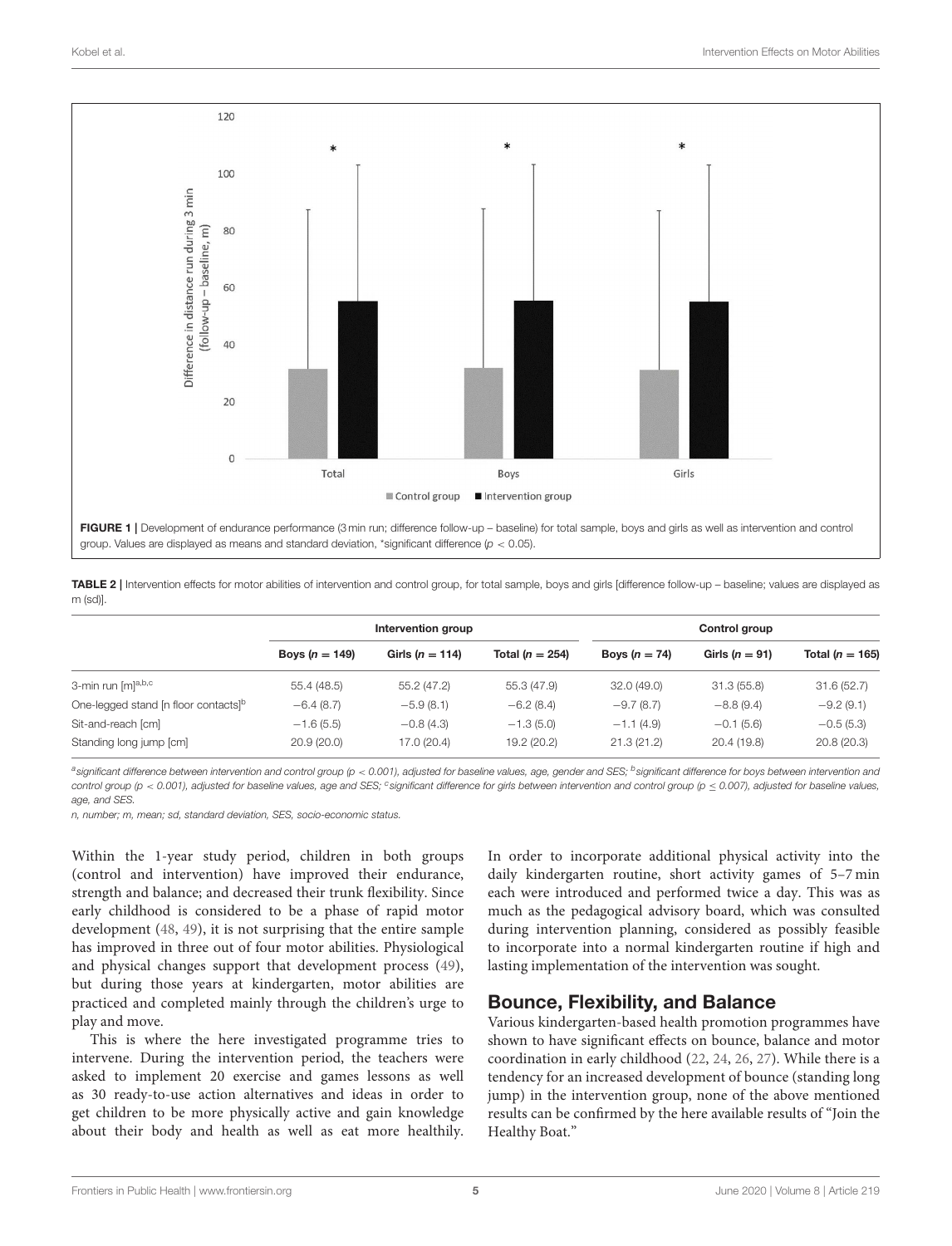The result of flexibility and balance (sit-and-reach and one-legged stand) indicate that children in the control group tended to perform slightly better than their counterparts in the intervention group and even showed a decrease in trunk flexibility in both groups after 1 year. The latter maybe agerelated but one can only speculate to why this showed statistical significance in the intervention group. Similarly, to why – although no significant differences were found – balance tended to be slightly more pronounced in children in the control group, although they started off with worse values at baseline. Especially the short activity games of the intervention, which were implemented twice a day, have plenty of exercises to use and practice balance, as well as flexibility. According to teachers' information on implementation rates (not shown), those activities were used very regularly and children enjoyed performing those exercises.

### Endurance Performance

Further, this low-threshold intervention, mainly promoting daily physical activity in order to inter alia increase children's motor abilities found significant intervention effects for endurance performance, when controlled for gender, age, SES and baseline values; this applies to boys as well as girls, although there were more boys in the intervention group, compared to the control group. Since aerobic endurance is considered a positive predictor of well-developed health-related fitness [\(50\)](#page-8-18), which again is positively associated with various health aspects such as cardiovascular health and weight status [\(51\)](#page-8-19), endurance performance is looked at in most interventions assessing children's motor abilities. Like Latorre-Román et al. [\(25\)](#page-7-24) who were able to show similar effects using a shorter (10 weeks) but much more intense programme including 3 weekly exercise lessons á 30 min focussing on the promotion of physical fitness through aerobic exercise games. Correspondingly, the health promotion programme "Ballabeina" was able to demonstrate positive intervention effects on endurance performance in kindergartens with a high proportion of children with migration background [\(26\)](#page-7-23). This has also been confirmed for slightly older children (first and second grade of primary school) where children in the intervention group but especially boys with migration background benefited from a low-threshold school-based health and physical activity promotion and showed significantly improved endurance performance after 1 year [\(40,](#page-8-20) [41\)](#page-8-21).

### Age Differences in Endurance Performance

Then again, looking at the significant intervention effects (for endurance performance) in more detail, it becomes apparent that children's initial motor abilities, SES, and age are significantly associated to their development of endurance performance. Three-year-olds in intervention and control group were the most likely to improve their endurance performance. Yet, significant intervention effects were found for children aged three and four, but not five. Reasons for this are unclear, especially since the materials provided for the intervention include actual activity games and exercises but also lessons for children to gain knowledge, which should theoretically address the older children more but maybe there was already a limit reached. It is difficult to valuate these findings, since only one study in kindergarten children known to date has differentiated their results according to age. In contrast to the results reported here, Birnbaum et al. [\(22\)](#page-7-20) found intervention effects only for 4.3–5 year old children on bounce and coordination during jumping. Yet, their results and these can only be compared with each other to a limited extent, since different motor abilities were assessed.

# Differences in Endurance Performance on the Basis of Initial Performance Level

With regards to different levels of motor abilities, it was repeatedly reported that children who have particularly weak motor abilities benefit most from interventions at an early age [\(16,](#page-7-25) [24\)](#page-7-22). Although here, the largest increase in endurance performance in both groups was seen in children with low abilities, intervention effects were only visible in children with moderate and high endurance performance at baseline. This is contraire to another German study examining effects of a physical activity promotion measure in kindergarten children, where children with low and moderate motor abilities were more likely to benefit from the intervention [\(24\)](#page-7-22). However, the performance groups of that study [\(24\)](#page-7-22) refer to an entire motor abilities test and have been determined on the basis of the standard values. Endurance performance levels of children in the present study were determined by quartiles of the sample distribution. In order to judge why the here assessed measure has shown effects only in children with moderate and high initial endurance performance, further qualitative details should have been collected. Whether it was that children with little interest in physical activity and possibly thus low motor ability levels were not reached because of reasons on their side, such as lack of motivation; or even on the teacher's side, e.g., excluding those children from some exercises because they know they cannot do them well so they want to spare them the disappointment. Further, maybe some of the children with low motor abilities have a pathological condition, that was not considered here.

# Differences in Endurance Performance on the Basis of Socio-Economic Background

In addition to age and initial endurance performance, children's SES was also associated to their motor abilities during the intervention period. Stratified analyses for SES showed that intervention effects on endurance performance were only significant in children from a middle and high socio-economic background; even though there was a tendency for children with low SES in the intervention group to show better results in the 3-min run. Children with low SES also showed less change in performance levels compared to those with medium and high SES; this applies to children in the intervention as well as the control group. It is already known that children with a lower SES are less physically active [\(4\)](#page-7-4) and display worse motor abilities than children with a high SES [\(52,](#page-8-22) [53\)](#page-8-23). Based on the present findings however, it should be considered to not only work holistically and preventive in the kindergarten setting but to try and reach those children from a socio-economically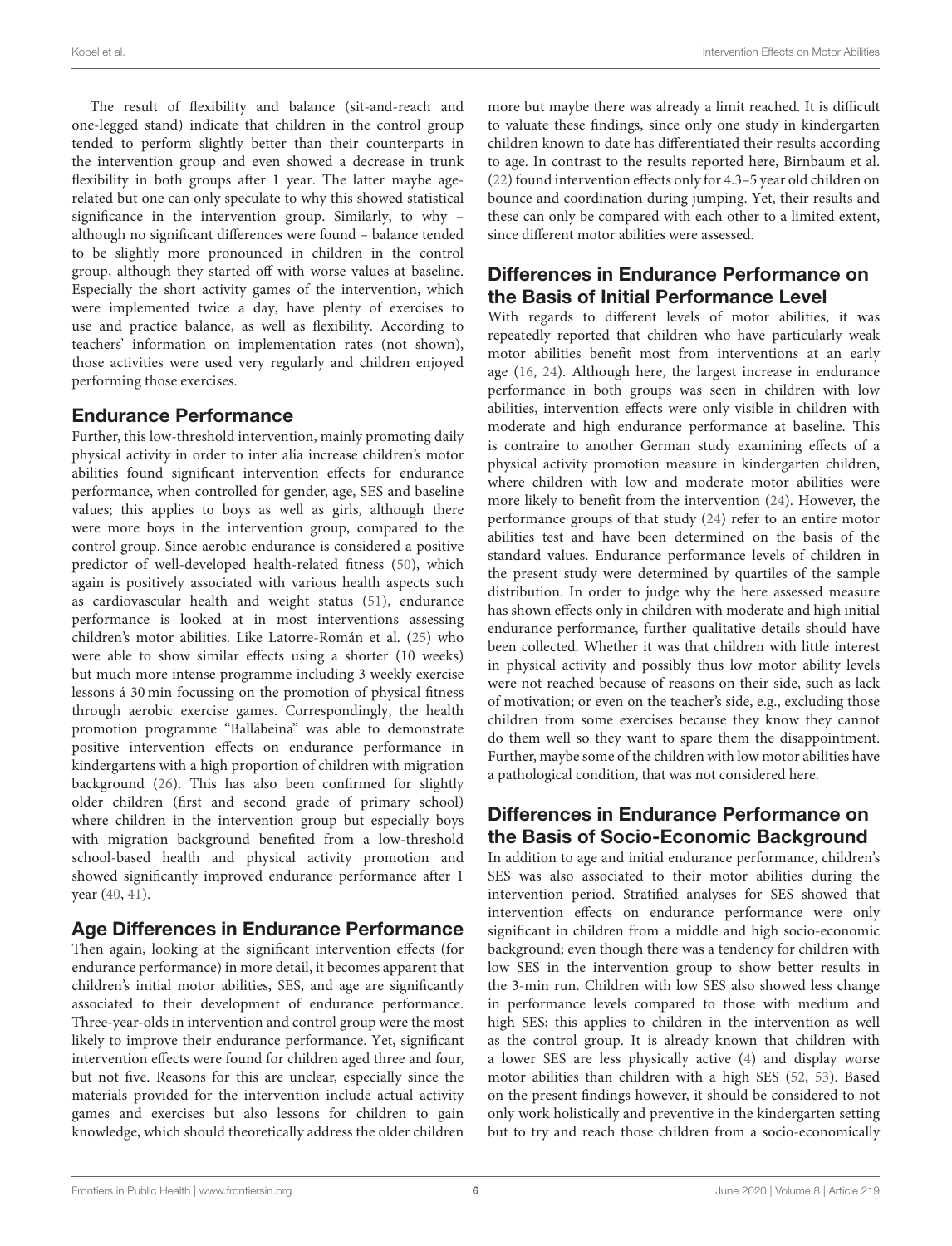disadvantaged background as well as their parents especially with an intervention and a more specific and intense health promotion measure. "Join the Healthy Boat" already tries to reach parents with regular information about health promoting content, including letters in different languages, but possibly those letters and information do not reach parents of children from a socio-economically disadvantaged background and more joint activities, including exercises or hands-on information are needed.

While findings show that some motor abilities can be influenced by targeted promotion in early life already, and that for endurance performance "Join the Healthy Boat" can be applied in that area, there are also several limitations to be considered when interpreting the here presented results. In contrast to other physical activity promotion interventions, the duration of the individual exercise sessions (two short exercises per day and on average one game, lesson or activity per week) is below average [\(24–](#page-7-22)[27\)](#page-7-21), which may have resulted in the low intervention effects. Yet, it should be noted (as mentioned above) that this intervention was designed as a low-threshold measure so it would not interfere with the daily kindergarten routine in order to ensure high implementation rates. This however, is in conflict with a longer duration of individual physical activity sessions, as recommended by Jaščenoka and Petermann ([54\)](#page-8-24). On the positive side, because of the little interference of this health-promotion programme in the day-to-day routine, this intervention can be carried out from the first year at nursery, throughout kindergarten to the end of primary school, and thus support a healthy lifestyle including physical activity and well-developed motor abilities over nearly 10 years during a formative phase in children's lives. Nonetheless, this study only lasted 1year and follow-up assessments were carried out straight after a 6-week summer break with no intervention, so it can be surmised that a follow-up before the holidays [\(55\)](#page-8-25), a shorter more intense or a multi-year low-level implementation would have had stronger effects. Further, the often discussed influence of teachers on children's development but also on the quality of health promotion measures in kindergartens [\(54\)](#page-8-24) was not taken into consideration. On a further limiting note, only four motor tests were used in this study (speed was ignored). Motor abilities, however, are understood as the sum of all control and function processes that underlie posture and movement [\(56\)](#page-8-26) and therefore all dimensions (endurance, strength, coordination, speed and flexibility) should be taken into account [\(57\)](#page-8-27); again, this was owed to feasibility. Additionally, there were significantly more boys in the intervention group, compared to the control group, which might have led to a distortion of the results, at least in some aspects. Also, since "Join the Healthy Boat" encompasses physical activity promotion in order to promote motor abilities as well as nutrition advice and a reduction of screen media use in order to achieve a holistic change in health behavior, the intervention effects can probably not solely be attributed to the physical activity module of the programme, but rather that the intervention in its entirety could have led to the results. Moreover, data on physical activity, leisure time behavior and SES were taken from a parental questionnaire, which leads to the possibility of a systematic bias due to recall and social desirability bias. Finally, although the sample was large, its representativeness and transferability to other regions are limited since only children from kindergartens in south-west Germany were included and participation was voluntary. Yet, the clusterrandomized longitudinal design of the intervention study with an intervention and control group is a strength of this study.

# **CONCLUSION**

To summarize, the relationship between physical activity and motor abilities and their positive relationship to health and development of children is well-established. For kindergartens, there are only few studies examining the influence of health promotion measures on motor abilities. The present study contributes to new findings in the bespoke research gap. The kindergarten-based health promotion programme "Join the Healthy Boat" has shown positive effects on aerobic endurance, and thus on a health-related measure, in both boys and girls after a 1-year intervention. This could be achieved by a lowthreshold intervention with a comparatively short duration of exercise sessions. There was no evidence of intervention effects for children with a low initial endurance performance, for children from a low socio-economical background, and for older children. In order to achieve development in terms of coordination, bounce and flexibility (which were also assessed but showed no increases), it may be necessary to have a longer lasting and/or more specific and intense intervention. This and some qualitative data on why those groups could not be reached should be investigated in future studies. The results of existing intervention studies suggest that measures with the aim to promote physical activity of kindergarten children have positive effects on endurance performance. Structured and evidencebased physical activity promotion measures should be used to support motor abilities from an early age on and across all social groups in different settings. In future interventions, motorimpaired children and children from socially disadvantaged families should be given special attention and materials should also be designed on a target-group-specific basis.

# DATA AVAILABILITY STATEMENT

The raw data supporting the conclusions of this article will be made available by the authors, without undue reservation.

# ETHICS STATEMENT

The studies involving human participants were reviewed and approved by The Ministry of Education, as well as Ulm University's ethics committee [\(https://www.uni-ulm.de/](https://www.uni-ulm.de/einrichtungen/ethikkommission-der-universitaet-ulm/) [einrichtungen/ethikkommission-der-universitaet-ulm/\)](https://www.uni-ulm.de/einrichtungen/ethikkommission-der-universitaet-ulm/) have approved the study. Written informed consent to participate in this study was provided by the participants' legal guardian/next of kind; participants' verbal assent was also given. Written informed consent to participate in this study was provided by the participants' legal guardian/next of kin.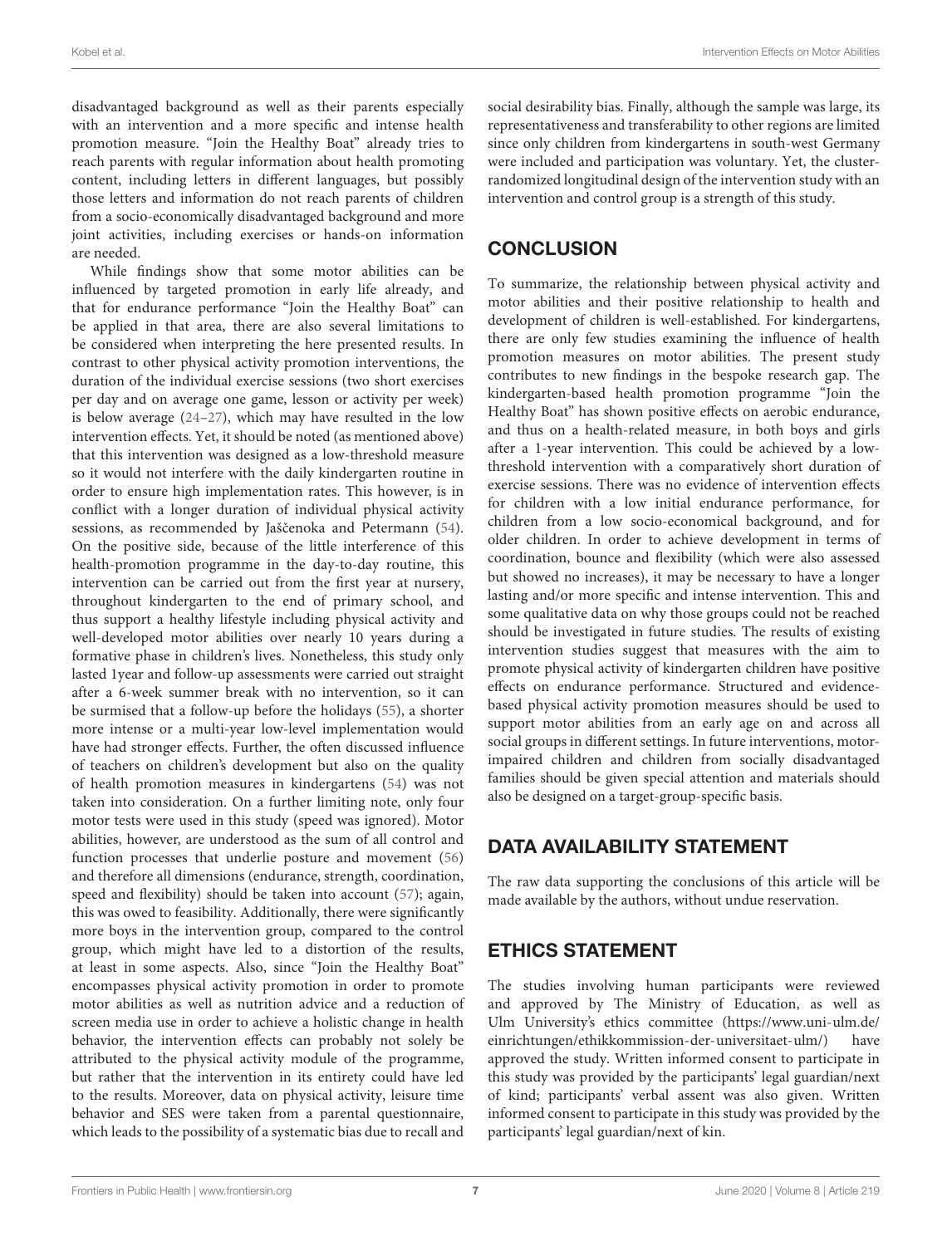# AUTHOR CONTRIBUTIONS

SK, OW, CL, and JS designed the study. SK, OW, and CL carried out the study. SK, LH, and BS performed the statistical analyses. SK and LH drafted the manuscript. OW, CL, BS, and JS revised the manuscript. All author contributed to the article and approved the submitted version.

# FUNDING

The kindergarten-based health promotion programme Join the Healthy Boat and its evaluation study were

### **REFERENCES**

- <span id="page-7-0"></span>1. Strong WB, Malina RM, Blimkie CJ, Daniels SR, Dishman RK, Gutin B, et al. Evidence based physical activity for school-age youth. J Pediatr. (2005) 146:732–7. doi: [10.1016/j.jpeds.2005.01.055](https://doi.org/10.1016/j.jpeds.2005.01.055)
- <span id="page-7-1"></span>2. Andersen LB, Harro M, Sardinha LB, Froberg K, Ekelund U, Brage S, et al. Physical activity and clustered cardiovascular risk in children: a crosssectional study (The European Youth Heart Study). Lancet. (2006) 368:299-304. doi: [10.1016/S0140-6736\(06\)69075-2](https://doi.org/10.1016/S0140-6736(06)69075-2)
- <span id="page-7-2"></span>3. Andersen E, Borch-Jenssen J, Øvreås S, Ellingsen H, Jørgensen KA, Moser T. Objectively measured physical activity level and sedentary behavior in Norwegian children during a week in preschool. Prev Med Rep. (2017) 7:130–5. doi: [10.1016/j.pmedr.2017.06.003](https://doi.org/10.1016/j.pmedr.2017.06.003)
- <span id="page-7-4"></span>4. Finger JD, Varnaccia G, Borrmann A, Lange C, Mensink G. Physical activity among children and adolescents in Germany. Results of the crosssectional KiGGS Wave 2 study and trends. J Health Monitor. (2018) 3:24-31. doi: [10.17886/RKI-GBE-2018-0232](https://doi.org/10.17886/RKI-GBE-2018-0232)
- <span id="page-7-3"></span>5. Kyhälä AL, Reunamo J, Ruismäki H. Preschool children are more physically active and less sedentary on weekdays compared with weekends. J Early Childh Educ Res. (2018) 7:100–26.
- <span id="page-7-5"></span>6. World Health Organization. Guidelines on Physical Activity, Sedentary Behaviour and Sleep for Children Under 5 Years of Age. Geneva: World Health Organization. (2019). Available online at: [https://apps.who.int/iris/handle/](https://apps.who.int/iris/handle/10665/311664) [10665/311664](https://apps.who.int/iris/handle/10665/311664) (accessed April 7, 2020).
- <span id="page-7-6"></span>7. Pfeifer K, Banzer W, Ferrari N, Füzéki E, Geidle W, Graf C, et. al. "Empfehlungen für bewegung [Recommendations for physical activity]," In: Rütten A, Pfeifer K, editors. Nationale Empfehlungen für Bewegung und Bewegungsförderung [National Recommendations for Physical Activity and Physical Activity Promotion]. Erlangen-Nürnberg: FAU (2016). p. 17–64.
- <span id="page-7-7"></span>8. Kwon S, Janz KF, Letuchy EM, Burns TL, Levy SM. Active lifestyle in childhood and adolescence prevents obesity development in young adulthood. Obesity. (2015) 23:2462–9. doi: [10.1002/oby.21262](https://doi.org/10.1002/oby.21262)
- <span id="page-7-8"></span>9. Laukkaneen A, Pesola A, Havu M, Sääkslahti A, Finni T. Relationship between habitual physical activity and gross motor skills is multifaceted in 5- to 8-year-old children. Scand J Med Sci Sports. (2014) 24:e102– 10. doi: [10.1111/sms.12116](https://doi.org/10.1111/sms.12116)
- <span id="page-7-9"></span>10. Bös K, Ulmer J. Motorische entwicklung im kindesalter [Motor development during childhood]. Monatsschr Kinderheilk. (2003) 151:14–21. doi: [10.1007/s00112-002-0623-8](https://doi.org/10.1007/s00112-002-0623-8)
- <span id="page-7-10"></span>11. Holfelder B, Schott N. Relationship of fundamental movement skills and physical activity in children and adolescents: a systematic review. Psychol Sport Exerc. (2014) 15:382–91. doi: [10.1016/j.psychsport.2014.03.005](https://doi.org/10.1016/j.psychsport.2014.03.005)
- <span id="page-7-15"></span>12. Lopes L, Santos R, Pereira B, Lopes VP. Associations between sedentary behavior and motor coordination in children. Am J Hum Biol. (2012) 24:746– 52. doi: [10.1002/ajhb.22310](https://doi.org/10.1002/ajhb.22310)
- <span id="page-7-11"></span>13. Luz C, Rodrigues LP, Meester AD, Cordovil R. The relationship between motor competence and health-related fitness in children and adolescents. PLoS ONE. [\(2017\) 12:e0179993. doi: 10.1371/journal.pone.01](https://doi.org/10.1371/journal.pone.0179993) 79993
- <span id="page-7-12"></span>14. Lubans DR, Morgan PJ, Cliff DP, Barnett LM, Okely AD. Fundamental movement skills in children and adolescents. Sports Med. (2010) 40:1019– 35. doi: [10.2165/11536850-000000000-00000](https://doi.org/10.2165/11536850-000000000-00000)

financed by the Baden-Württemberg Foundation, which had no influence on the content of this paper.

### ACKNOWLEDGMENTS

The authors would like to thank all members of the programme Join the Healthy Boat for their input, as well as all student assistants who were involved in the performance of measurements, and especially all teachers and families for their participation.

- <span id="page-7-13"></span>15. Jaščenoka J, Walter F, Petermann F, Korsch F, Fiedler S, Daseking M. Zum zusammenhang von motorischer und kognitiver entwicklung im vorschulalter [The relationship between motor and cognitive development in early childhood]. Kindh Entwickl. (2018) 27:142–52. doi: [10.1026/0942-5403/a000254](https://doi.org/10.1026/0942-5403/a000254)
- <span id="page-7-25"></span>16. Rethorst S, Fleig P, Willimczik K. "Effekte motorischer förderung im kindergartenalter [Effects of motor promotion in early childhood]," In: Schmidt W, editor. Zweiter Deutscher Kinder- und Jugendsportbericht: Schwerpunkt: Kindheit [Second German children's and youth sports report: Focus: Childhood]. Schorndorf: Hofmann (2009). p. 237–54.
- <span id="page-7-14"></span>17. Voelcker-Rehage C. Der zusammenhang zwischen motorischer und kognitiver entwicklung im frühen kindesalter – ein teilergebnis der MODALIS-studie [The relationship between motor and cognitive development in early childhood]. Dtsch Z Sportmed. (2005) 56:358–63. doi: [10.1016/j.jsams.2014.09.007](https://doi.org/10.1016/j.jsams.2014.09.007)
- <span id="page-7-16"></span>18. Bös K. Motorische leistungsfähigkeit von kindern und jugendlichen [Motor performance of children and adolescents]," In: Schmidt W, Hartmann-Tews I, Brettschneider WD, editors. Erster Deutscher Kinder- und Jugendsportbericht: Schwerpunkt: Kindheit [First German children's and youth sports report: Focus: Childhood]. Schorndorf: Hofmann (2003). p. 85–107.
- <span id="page-7-17"></span>19. Fransen J, Pion J, Vandendriessche J, Vandorpe B, Vaeyens R, Lenoir R, et al. Differences in physical fitness and gross motor coordination in boys aged 6– 12 years specializing in one versus sampling more than one sport. J Sport Sci. (2012) 30:379–86. doi: [10.1080/02640414.2011.642808](https://doi.org/10.1080/02640414.2011.642808)
- <span id="page-7-18"></span>20. Spengler S, Rabel M, Kuritz AM, Mess F. Trends in motor performance of first graders: a comparison of cohorts from 2006 to 2015. Front Pediatr. (2017) 5:206. doi: [10.3389/fped.2017.00206](https://doi.org/10.3389/fped.2017.00206)
- <span id="page-7-19"></span>21. Tomkinson GR, Olds TS. Secular changes in pediatric aerobic fitness test performance: the global picture. Pediatr Fitness. (2007) 50:46– 66. doi: [10.1159/000101075](https://doi.org/10.1159/000101075)
- <span id="page-7-20"></span>22. Birnbaum J, Geyer C, Kirchberg F, Manios Y, Koletzko B. Effects of a kindergarten-based, family-involved intervention on motor performance ability in 3- to 6-year-old children: the ToyBox-study. J Sports Sci. (2017) 35:377–84. doi: [10.1080/02640414.2016.1166390](https://doi.org/10.1080/02640414.2016.1166390)
- 23. Kambas A, Antoniou P, Xanthi G, Heikenfeld R, Taxildaris K, Godolias G. Unfallverhütung durch schulung der bewegungskoordination bei kindergartenkindern [Accident prevention through development of coordination in kindergarten children]. Dtsch Z Sportmed. (2004) 55:44–7.
- <span id="page-7-22"></span>24. Krombholz H. Untersuchung der entwicklung und förderung von kindern mit unterschiedlichem motorischem leistungsstand im vorschulalter [Investigation on the development and support of preschool children with different motor abilities]. Z Sportpsychol. (2015) 22:63–76. doi: [10.1026/1612-5010/a000142](https://doi.org/10.1026/1612-5010/a000142)
- <span id="page-7-24"></span>25. Latorre-Román PA, Mora-López D, García-Pinillos F. Effects of a physical activity programme in the school setting on physical fitness in preschool children. Child Care Health Dev. (2018) 44:427–32. doi: [10.1111/cch.12550](https://doi.org/10.1111/cch.12550)
- <span id="page-7-23"></span>26. Puder JJ, Marques-Vidal P, Schindler C, Zahner L, Niederer I, Bürgi F, et al. Effect of multidimensional lifestyle intervention on fitness and adiposity in predominantly migrant preschool children (Ballabeina): cluster randomised controlled trial. BMJ. (2011) 343:d6195. doi: [10.1136/bmj.d6195](https://doi.org/10.1136/bmj.d6195)
- <span id="page-7-21"></span>27. Roth K, Kriemler S, Lehmacher W, Ruf KC, Graf C, Hebestreit H. Effects of a physical activity intervention in preschool children. Med